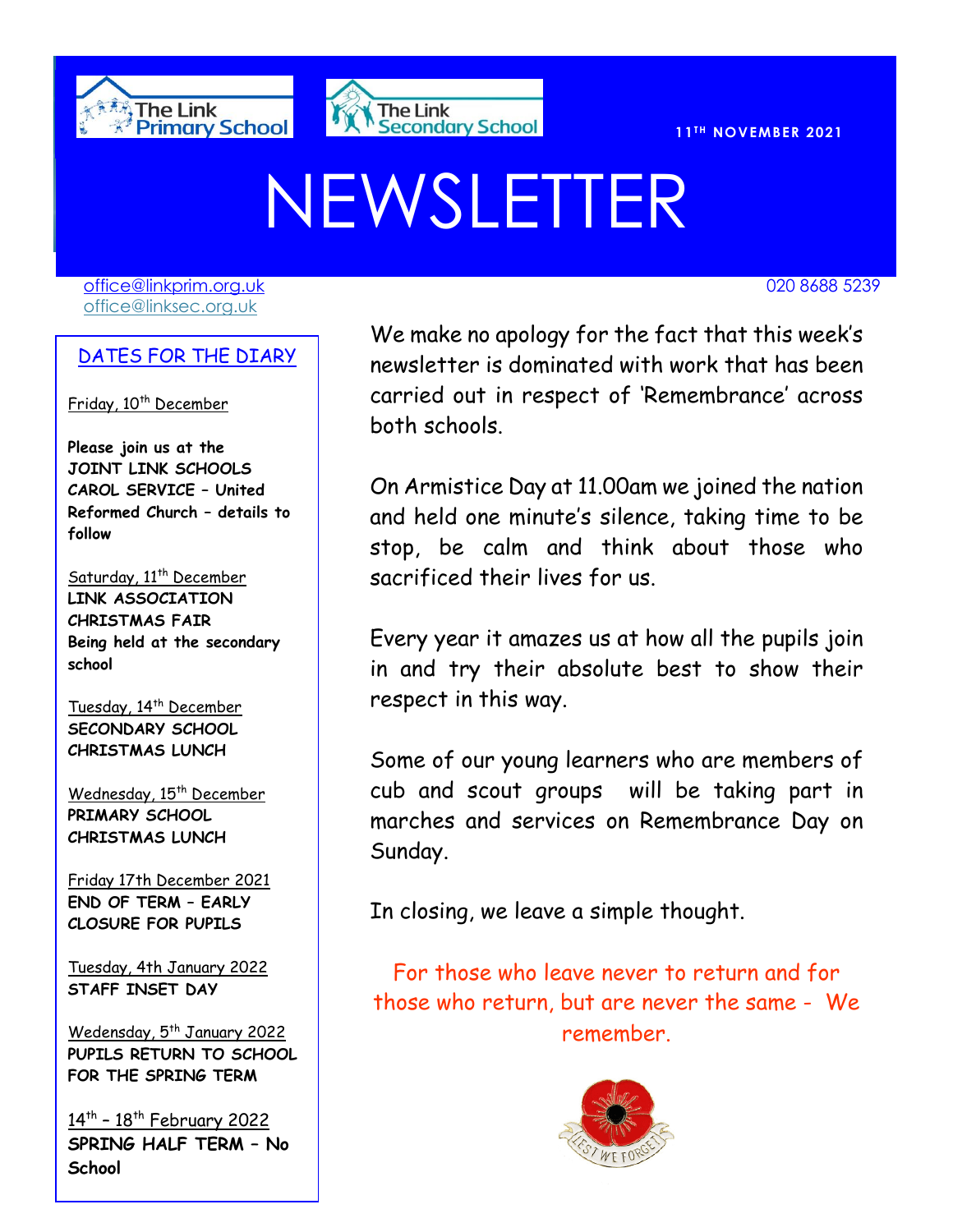# **WHAT'S BEEN HAPPENING AT THE PRIMARY SCHOOL?**

Lots of creativity and thought went into Remembrance Day work at the primary school.



Our week started with an assembly led by Sue Denman where pupils were given the opportunity to place a poppy in remembrance.



Hazel Class studied the poem 'In Flanders Field' and made a wonderful display which adorns our atrium.



Willow Class spent time making a poppy display using stamping skills

which formed the basis of their artwork. The whole class display, pictured below, also has pride of place in our atrium.



Maple Class took the opportunity of embracing remembrance day in their cookery lesson, baking very tasty poppy biscuits.





Pine Class remembered that last year they paid their respects with Sandy and Sue R and asked if they could do the same this year.

They modelled themselves brilliantly and held their composure, even though the ringing of our bell to signal the start and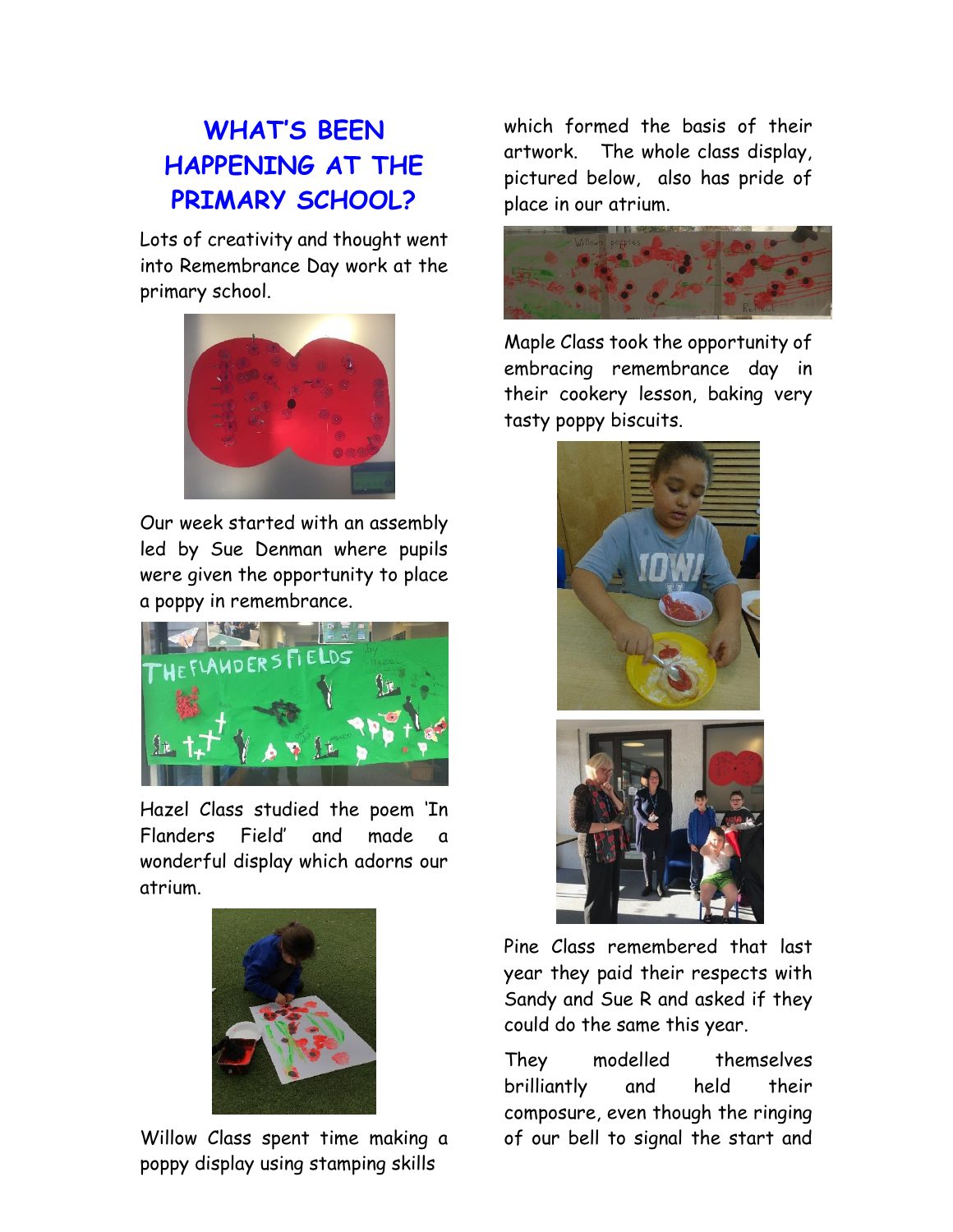finish of minute's silence was a little bit too loud for Roman!

## **WHAT'S BEEN HAPPENING AT THE SECONDARY SCHOOL?**

Classes this week have been looking at 'Remembrance'.

Tomlin class have decorated the staircase with poppies that they made in their DT lesson.



Students have also read and talked about some poems that were written by men who fought in the First World War.







Students have decorated their classroom doors with poppies.

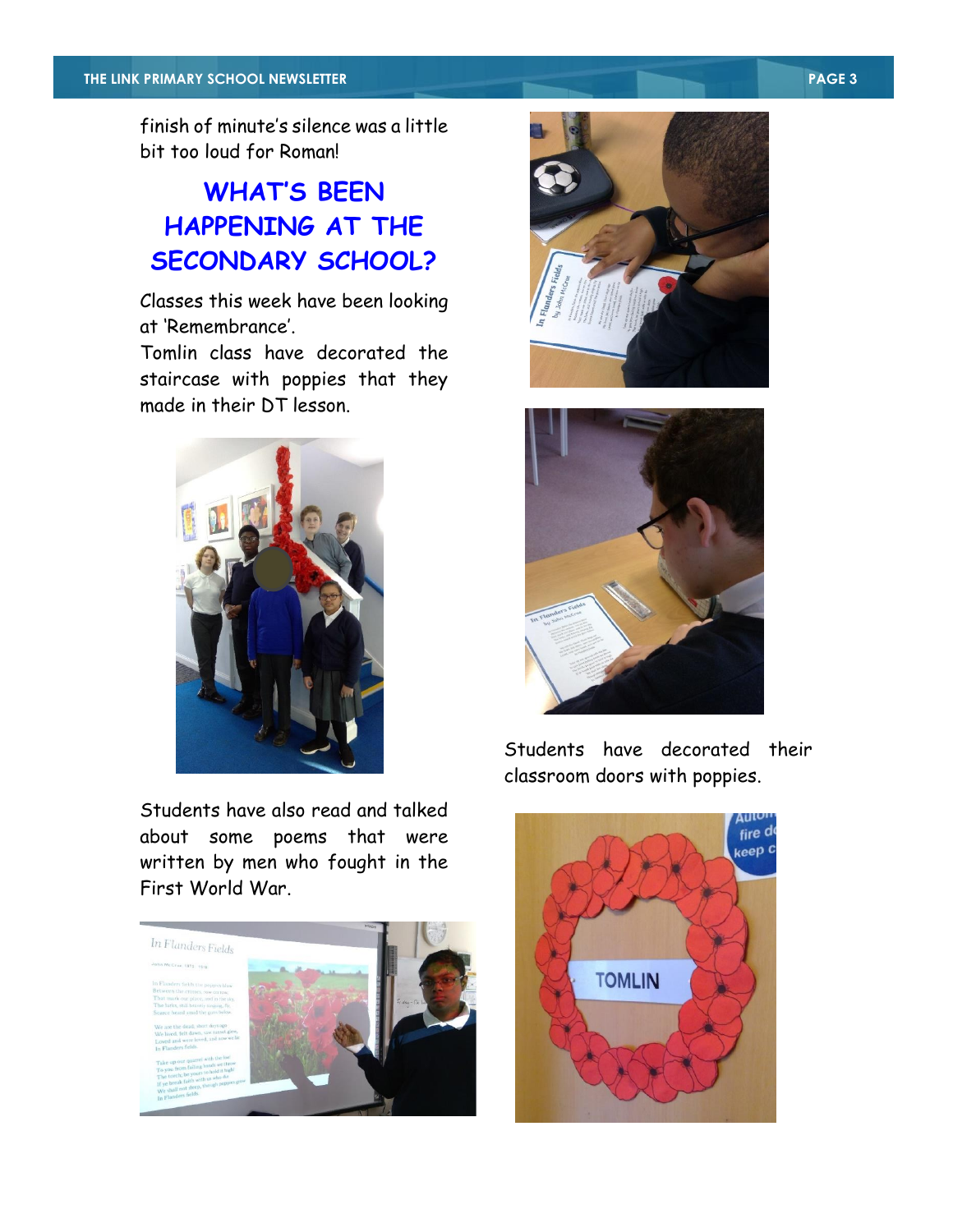



Yates class created a Remembrance wreath using their handprints and finger painting. They also wrote acronym poems.



Students are learning about money in Maths lessons. This topic was linked this week to selling poppies, as well as talking about what the poppies represent. Students used multiplication and division to solve Maths problems based on selling poppies.



Key Stage 4 Science students have learnt about chemical warfare in the First World War, in particular the use of chlorine gas. They also read the poem Dulce et Decorum Est by Wilfred Owen, which is about the effects of chlorine, or mustard, gas on the soldiers.